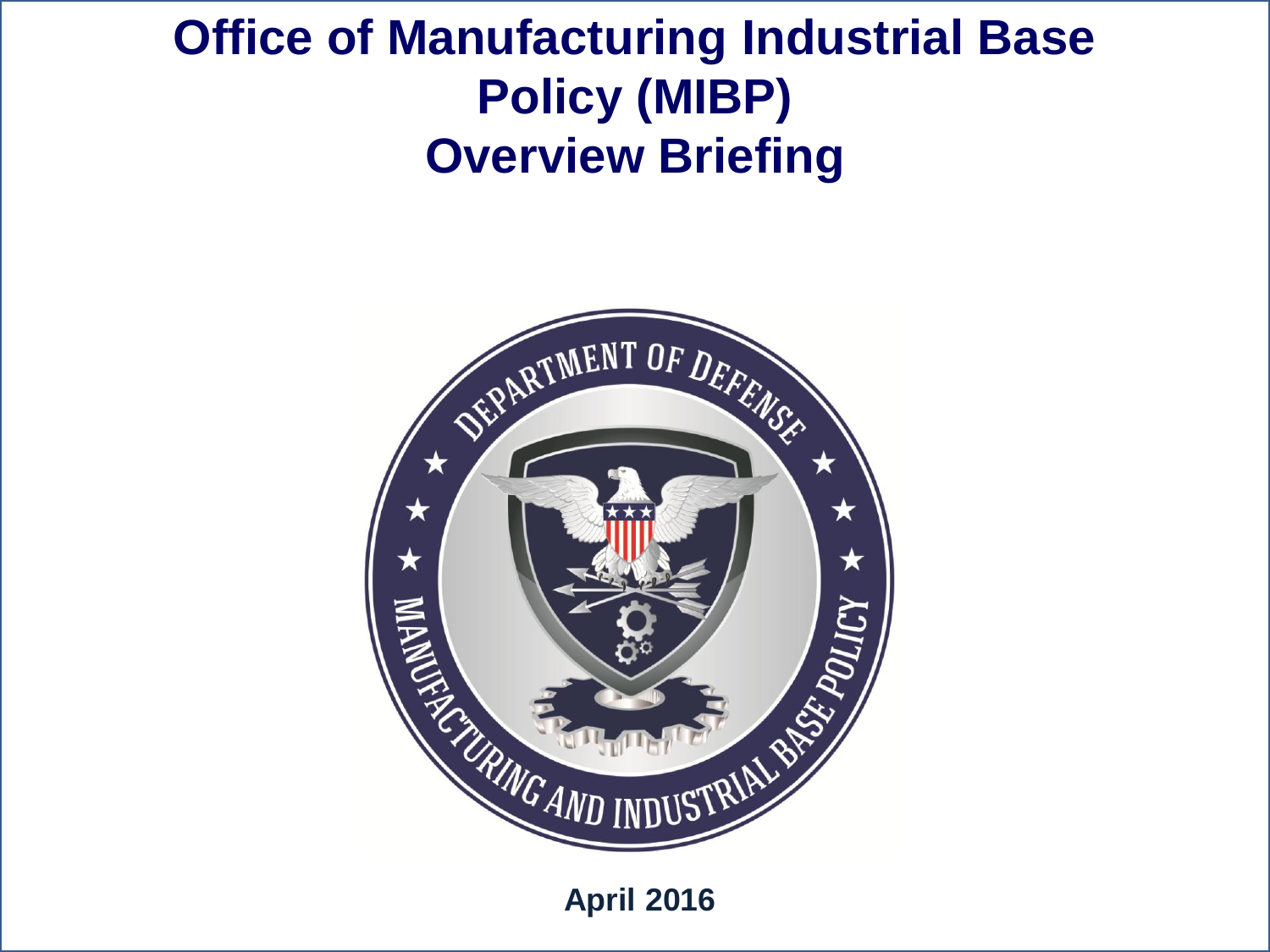

# **MIBP Authority & Organization**





### **2011, USC Section 7 of Title 10**

Established Deputy Assistant Secretary of Defense for Manufacturing and Industrial Base Policy DASD (MIBP)

### **Principal advisor to USD (AT&L) for:**

- DoD policies for the maintenance of the US defense industrial base (IB)
- Budget matters related to the IB
- Anticipating and closing gaps in manufacturing capabilities or defense systems
- Assessing impacts related to mergers, acquisitions, and divestitures
- Monitoring and assessing impact of foreign investments in the US.
- Executing authorities under Sections 2501and 2505 U.S.C. Title 10

### *Modernizing the Defense Industrial Base for the 21st Century*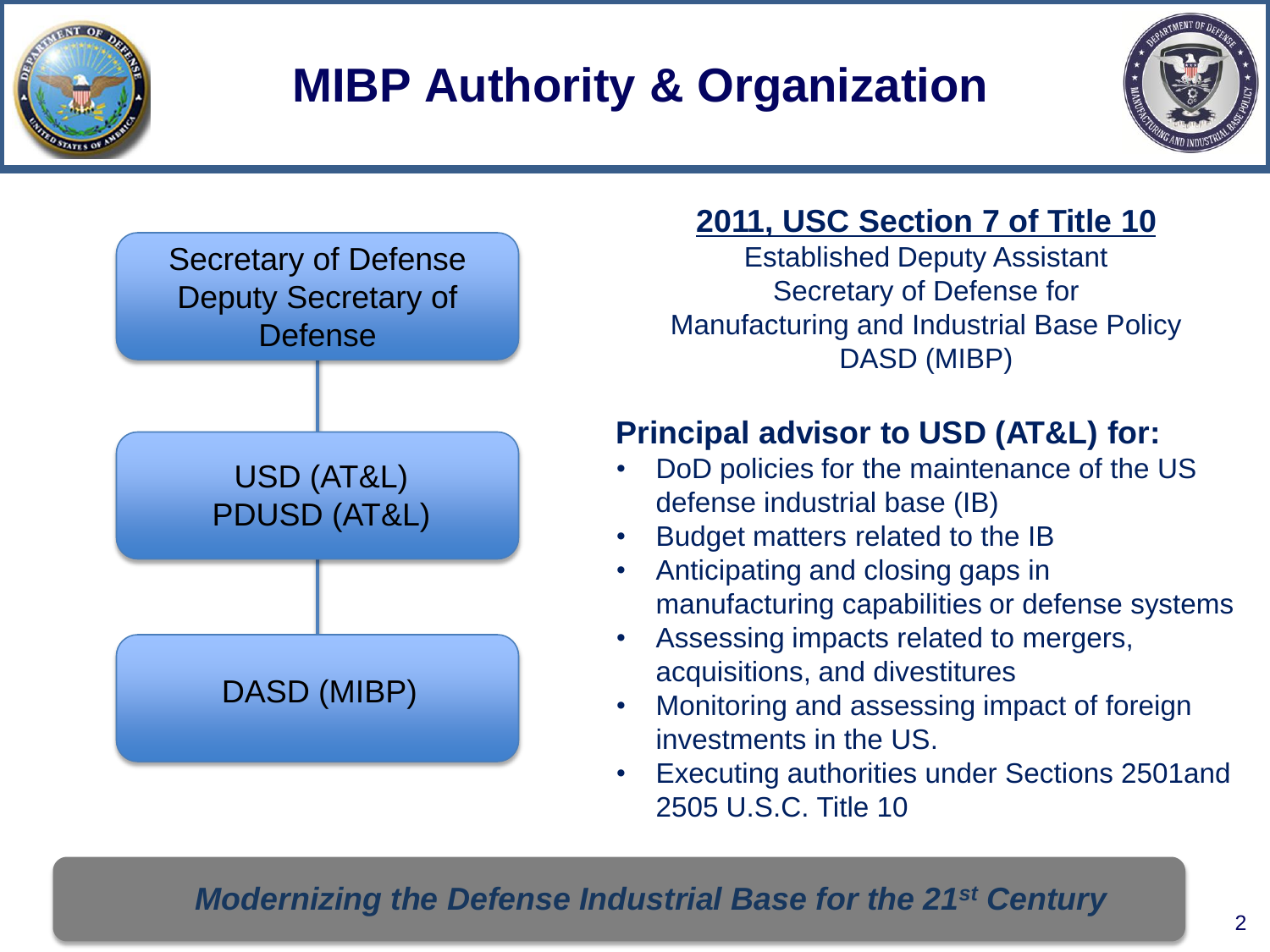

# **MIBP Mission Roles and Responsibilities**



## **Mission:**

Ensure robust, secure, resilient, and innovative industrial capabilities upon which the Department of Defense can rely to fulfill the Warfighter's

#### **Advanced Manufacturing Capabilities**

- Create, expand, or preserve domestic industrial manufacturing capabilities to meet national defense requirements
- Invest in crosscutting, multisystem-benefit manufacturing R&D
- Establish national public-private partnerships to spur innovation in U.S. manufacturing

#### **Industrial Base Assessments**

- Conduct detailed analyses of the defense industrial base to identify fragile capabilities
- Lead DoD in all matters relating to mergers, acquisitions, and divestitures
- Draft company and industrial base sector assessments, Reports to Congress, etc

#### **Global Markets and Investments**

- Analyze the national security implications of foreign investments in the U.S.
- Proactively assess global market trends related to the defense industrial base

#### requirements **Business Intelligence and Analytics**

- Develop and utilize business intelligence tools and capabilities to proactively assess the industrial base
- Operate as a shared service for MIBP and other customers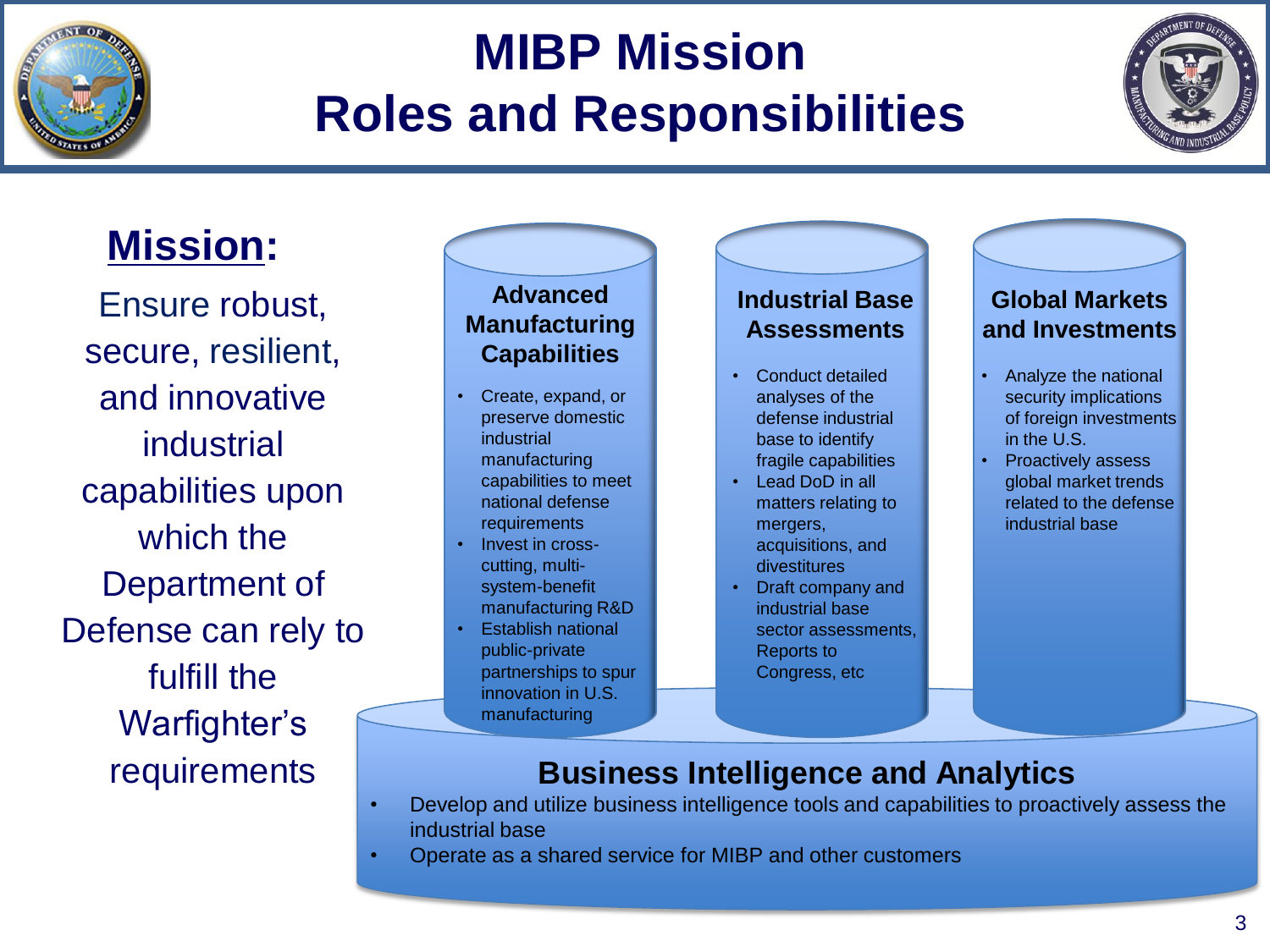

# **MIBP Strategic Priorities**



- 1. Develop Business Intelligence and Analytic tools and capabilities to proactively assess the defense industry base
- 2. Develop horizon-scanning capabilities to assess global markets and investments as they affect DoD in financial transactions and foreign investments
- 3. Support the National Network for Manufacturing Innovation (NNMI) including the establishment of eight DoD Manufacturing Innovation Institutes (MIIs)
- 4. Ensure responsiveness and balance across the full portfolio of manufacturing technology investments
- 5. Establish an Industrial Base Council to mitigate risk across DoD and improve two-way dialogue with industry through direct engagement with trade and industry associations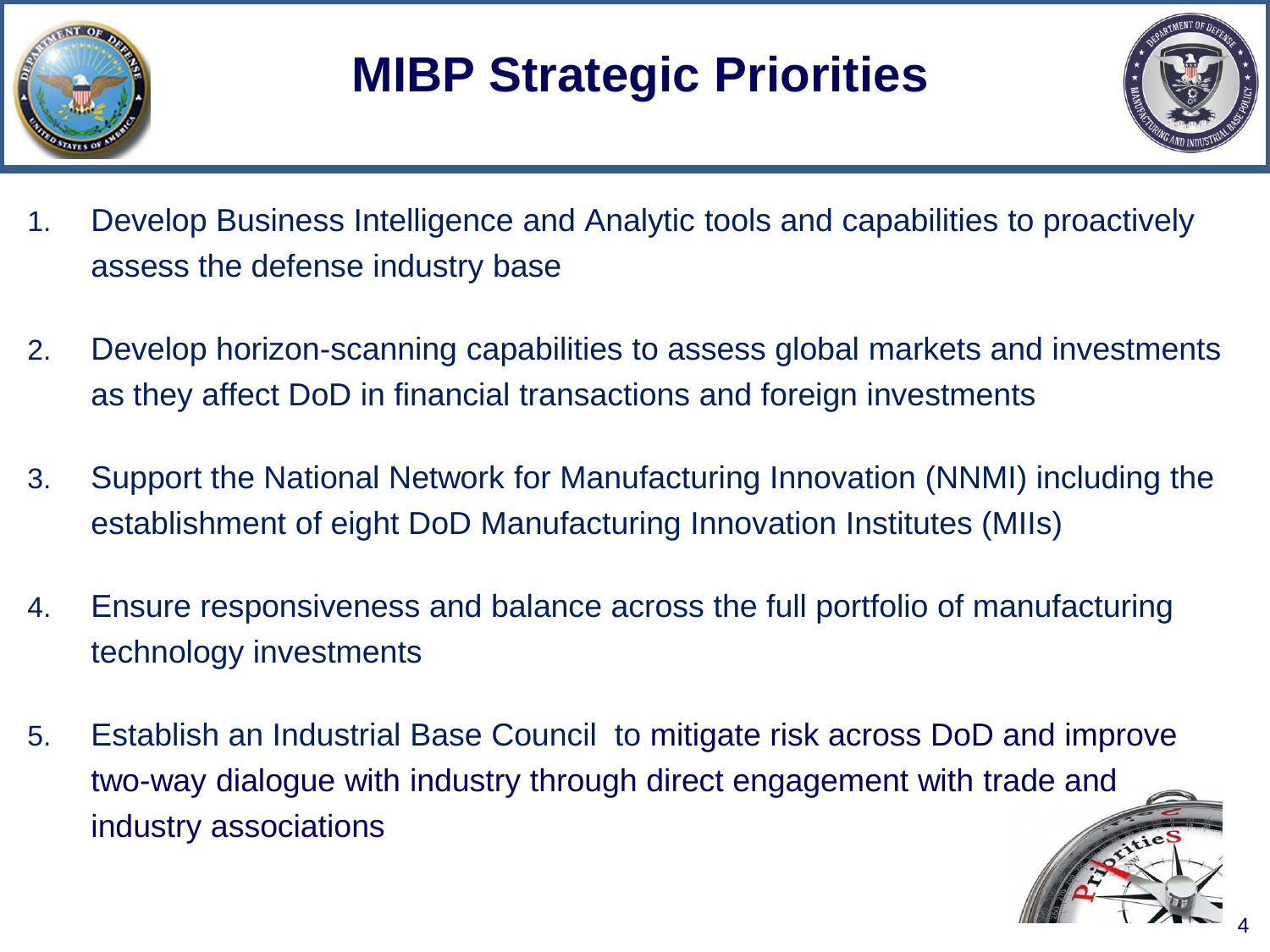

# **MIBP Functions**



## Manufacturing

- Defense Production Act Title III
- Manufacturing Technology (ManTech)
- Manufacturing Innovation Institutes
- Industrial Base Analysis and Sustainment Program

## Industrial Base Assessments

- Assessments (Fragility and Criticality (FaC) Methodology)
- Mergers and Acquisitions (Hart-Scott-Rodino Act)
- Defense Priorities and Allocations System
- Reports to Congress

## Global Markets and Investments

- Committee of Foreign Investment in the U.S. (CFIUS)
- Non-notified and anticipated CFIUS cases
- Global markets trends

## Business Intelligence and Analytics

• Using Big Data principles to assess health of Industrial Base

## Industry Outreach

- Better Buying Power (BBP)
- Industry Associations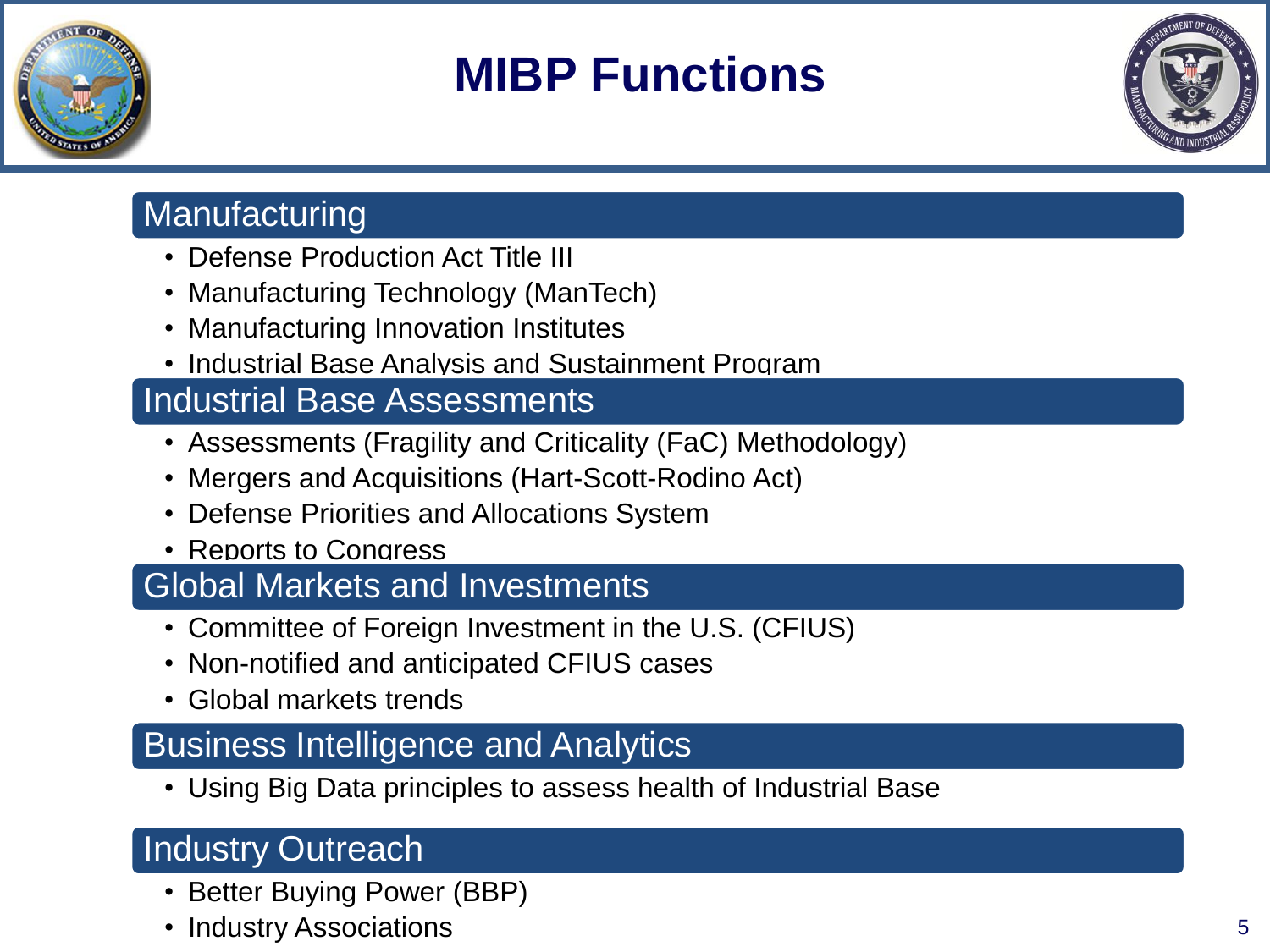

# **MIBP Function – Manufacturing**



**DPA Title III – Expansion of Productive Capacity and Supply Authorizes use of unique economic incentives to create, expand or preserve domestic industrial manufacturing capabilities for industrial resources, technologies, and materials needed to meet national defense requirements**

#### **We** *ARE NOT***:**

- R&D
- Buying supplies, parts, or systems

#### **We** *ARE***:**

- Paying companies to create, expand, or modernize production capacity
- Buying and managing government-owned production equipment integral to a company's business





### **Fast Facts**

- Enacted in 1950
- Not a permanent authority. (Reauthorized thru Sept 30, 2019)
- Economic Incentives:
	- Purchases
	- Purchase commitments
	- Production equipment installation
- Contracting activities/ technical projects managed by the Air Force.

**Title III Program Director Melinda Woods Melinda.k.woods.civ@mail.mil**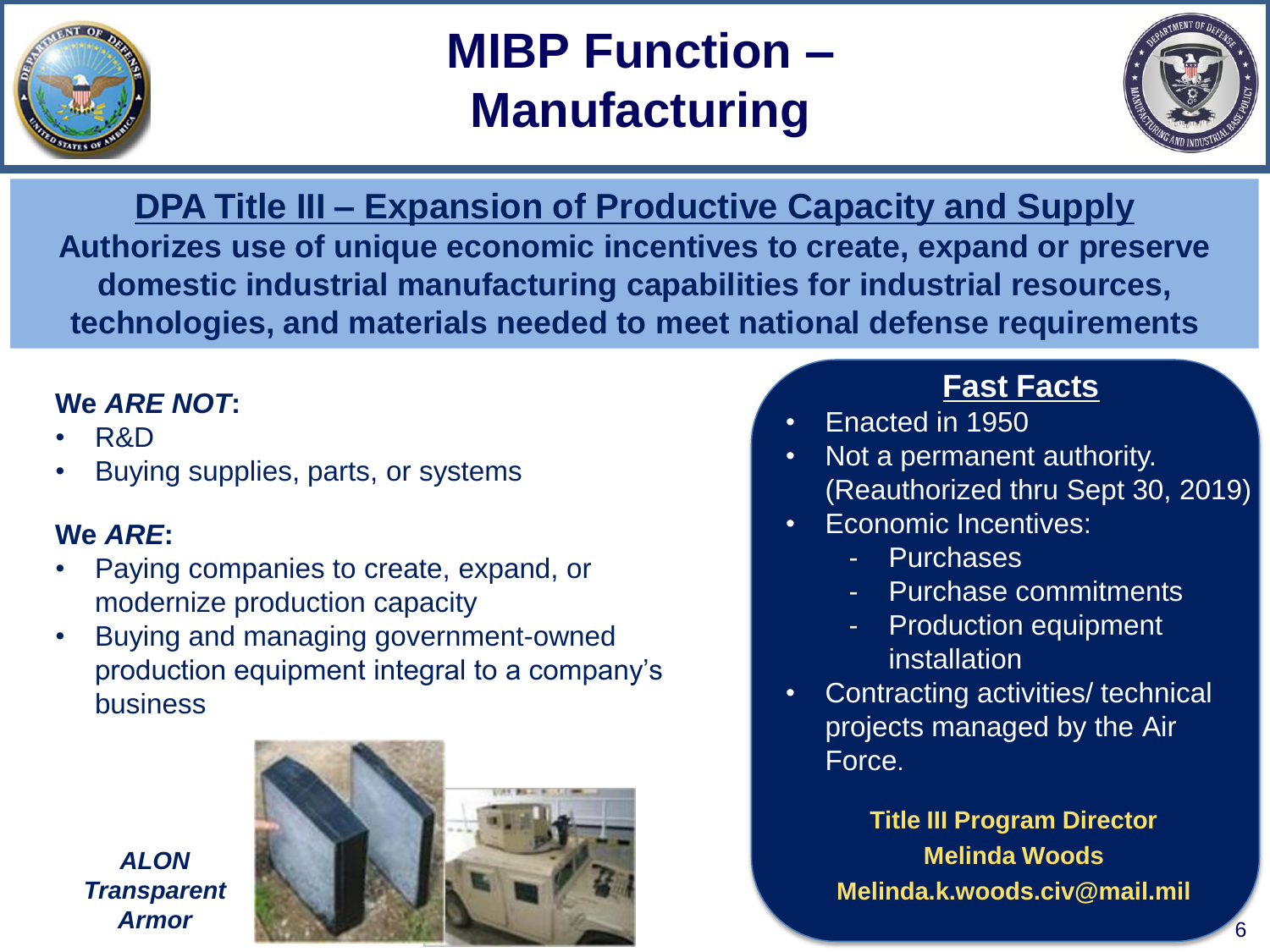

# **MIBP Function - Manufacturing**



**Manufacturing Technology (ManTech)**

**Anticipates and closes gaps in manufacturing capabilities for affordable, timely, and low-risk development, production, and sustainment of defense systems**

#### *Strategic Thrusts:*

- Responsive manufacturing technology investments
- Active support for
	- Collaborative manufacturing enterprise
	- Strong institutional focus on manufacturability
	- Strong manufacturing process maturity
	- Healthy, sufficient, and effective defense manufacturing infrastructure and workforce



### **Fast Facts**

- ManTech focuses on the development of early stage (TRL 1,2,3) advanced manufacturing technologies and processes
- ManTech programs across the DoD: participating Defense Agencies, and **OSD**
- FY 2011 NDAA transferred oversight responsibilities of ManTech to DASD(MIBP)

**Acting Program Director Tracy Frost Tracy.g.frost.civ@mail.mil**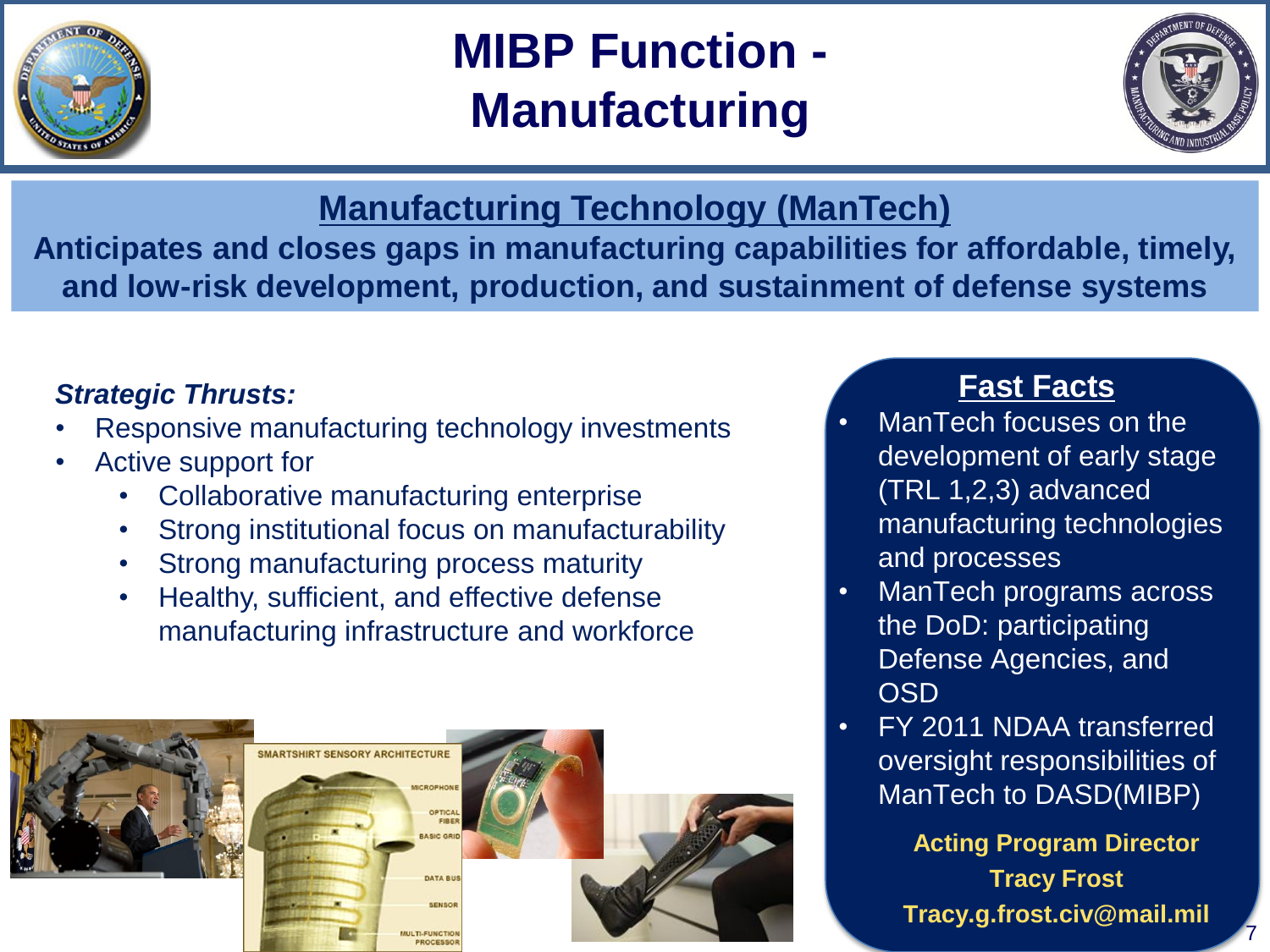

# **MIBP Function – Manufacturing**



## **DoD Manufacturing Innovation Institutes (MIIs)**

**Strengthening the innovation, performance, and competitiveness of the U.S. manufacturing base by bridging the current gap between basic research and product development/fielding and providing DoD with access to key, domestic enabling technologies**

### *Established MIIs:*

**America Makes** 

**America Makes**  Est. AUG 2012 *(Youngstown, OH)*



**Digital Manufacturing and Design Innovation Institute (DMDII)** 

Est. FEB 2014 (Chicago, IL)



**Lightweight Innovations For Tomorrow (LIFT)**

Est. FEB 2014 *(Detroit, MI)*

**Integrated Photonics (IP)**  Est. JUL 2015 *(Rochester, NY)*

#### **REXTELEX Flexible Hybrid Electronics (FHE)** Est. AUG 2015

**Revolutionary Fibers and Textiles (RFT)** Est. APR 2016

#### *MIIs in Development:*   **Two Additional MIIs**

Planned for 2016 and 2017

## **Fast Facts**

- Public-private partnership (led by non-profit)
- Minimum 1:1 cost share (Govt. and Industry)
- Self-sufficient after 5 years
- Federal investment range \$55M \$110M
- 5 year Cooperative Agreement
- Addt'l 2 years to complete funded projects
- Regional hubs of manufacturing excellence
- Invest in applied research
- Industrially-relevant manufacturing technologies broad application; accelerate innovation; bridge the gap between basic research and product development/fielding (TRL/MRL 4-7)

#### **Acting Program Director Tracy Frost Tracy.g.frost.civ@mail.mil**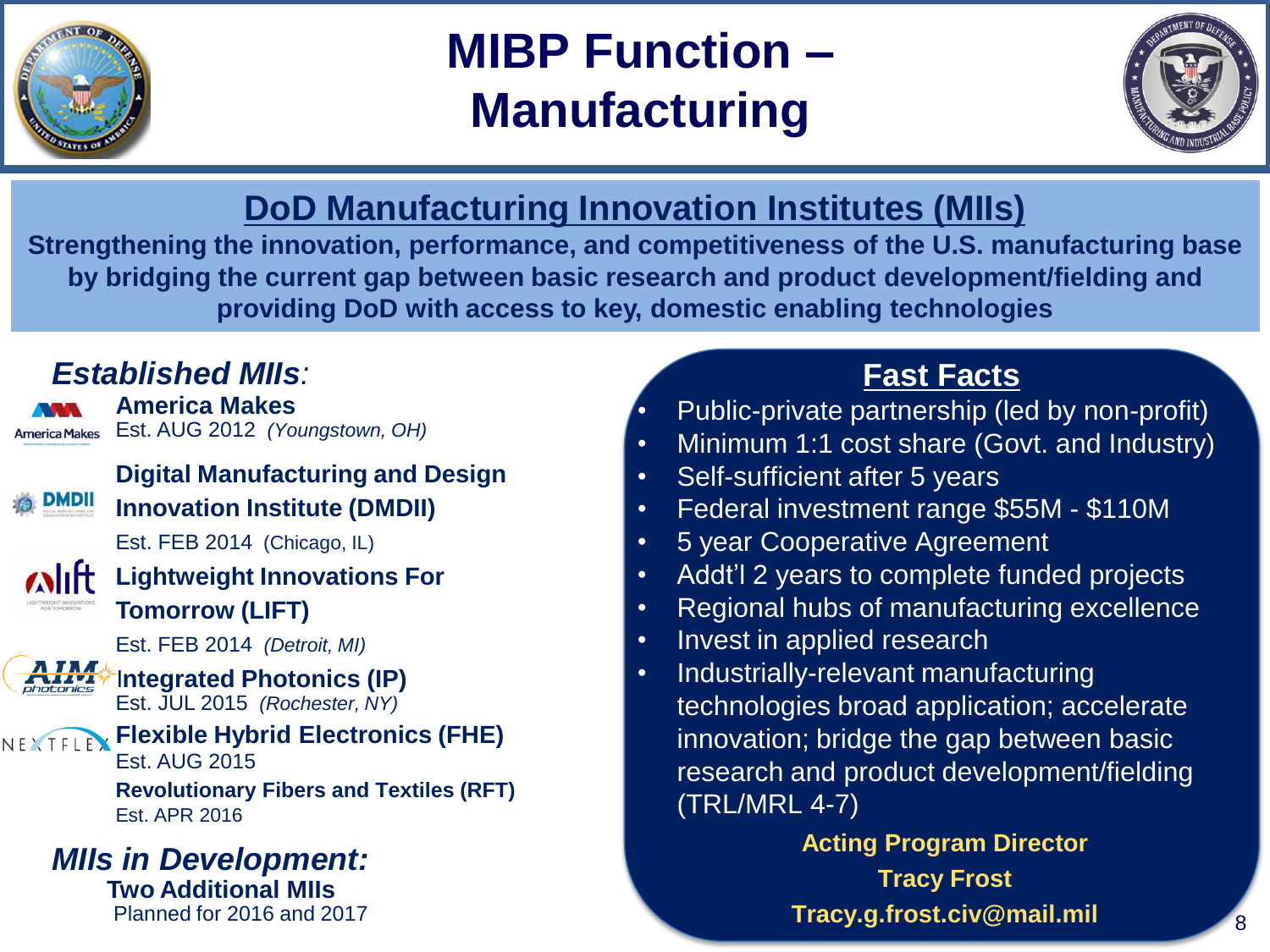

# **MIBP Function-Manufacturing**



## **Industrial Base Analysis and Sustainment (IBAS) Program**

Sustain existing Fragile and Critical Industrial Base capabilities with identifiable future needs that are at risk of being lost.

### *Address Industrial Base Vulnerabilities*

- **Unique Capabilities** -– Lifelines and Safe Harbors for critical, unique capabilities with fragile business cases.
- **Design Teams**  Preserving Critical Skills for technological superiority.
- **Industrial Base Supply, Expansion & Competition** – Supporting expansion of Reliable Sources. **IBAS Program Director**

### **Fast Facts**

- New start in 2014
- Closely aligned with Fragility and Criticality Program
- RDT&E BA 7 color-ofmoney for operational systems development and pre-planned product improvement.

**Brad Nelson Bradley.k.nelson2.civ@mail.mil**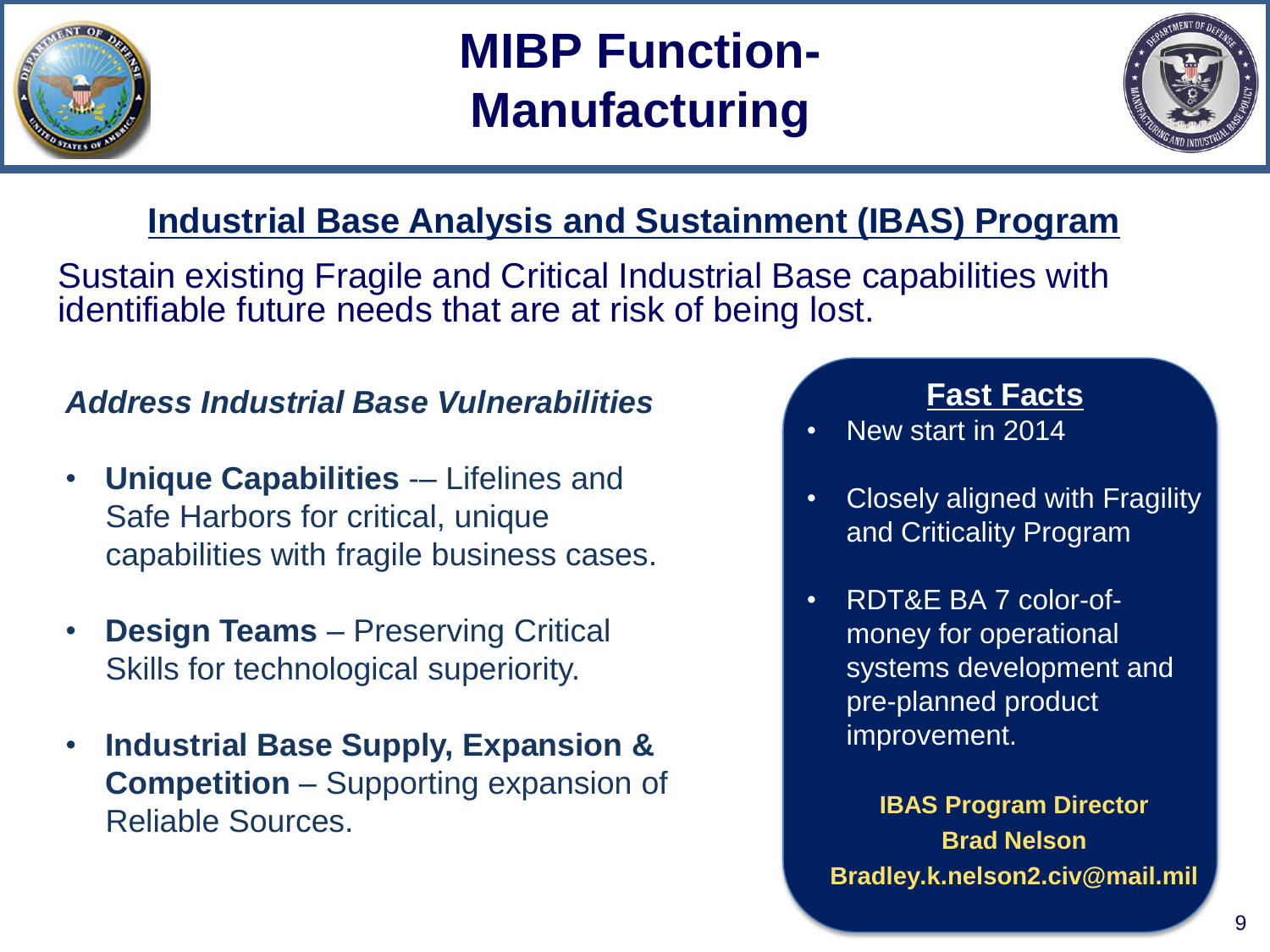

# **MIBP Function – Assessments**



### **Industrial Base Assessments**

**Deliver industrial base assessments and risk-based analysis to decision makers to support robust, secure, innovative, affordable and technologically superior defense industrial capabilities today and in the future**



Using **BIG DATA** principles to provide more effective and timely predictive analytics on global and domestic IB trends and health

## **Fast Facts**

#### *Capabilities*

- Identify and monitor IB risk
- Provide views of IB
- Modeling, Predictive and Trend analysis
- Assess domestic and global IB capabilities
- Assess risks from counterfeiting & obsolescence

#### *Products*

- Industrial Sector Summary
- Risk-based analysis
- Budget and program impacts on IB
- Corporate transaction impact on IB
- Financial analysis and company assessment
- **Industrial Assessments Director** • Fragility/Criticality Sector IB Risk Assessments

**Robert Read** robert.m.read6.civ@mail.mil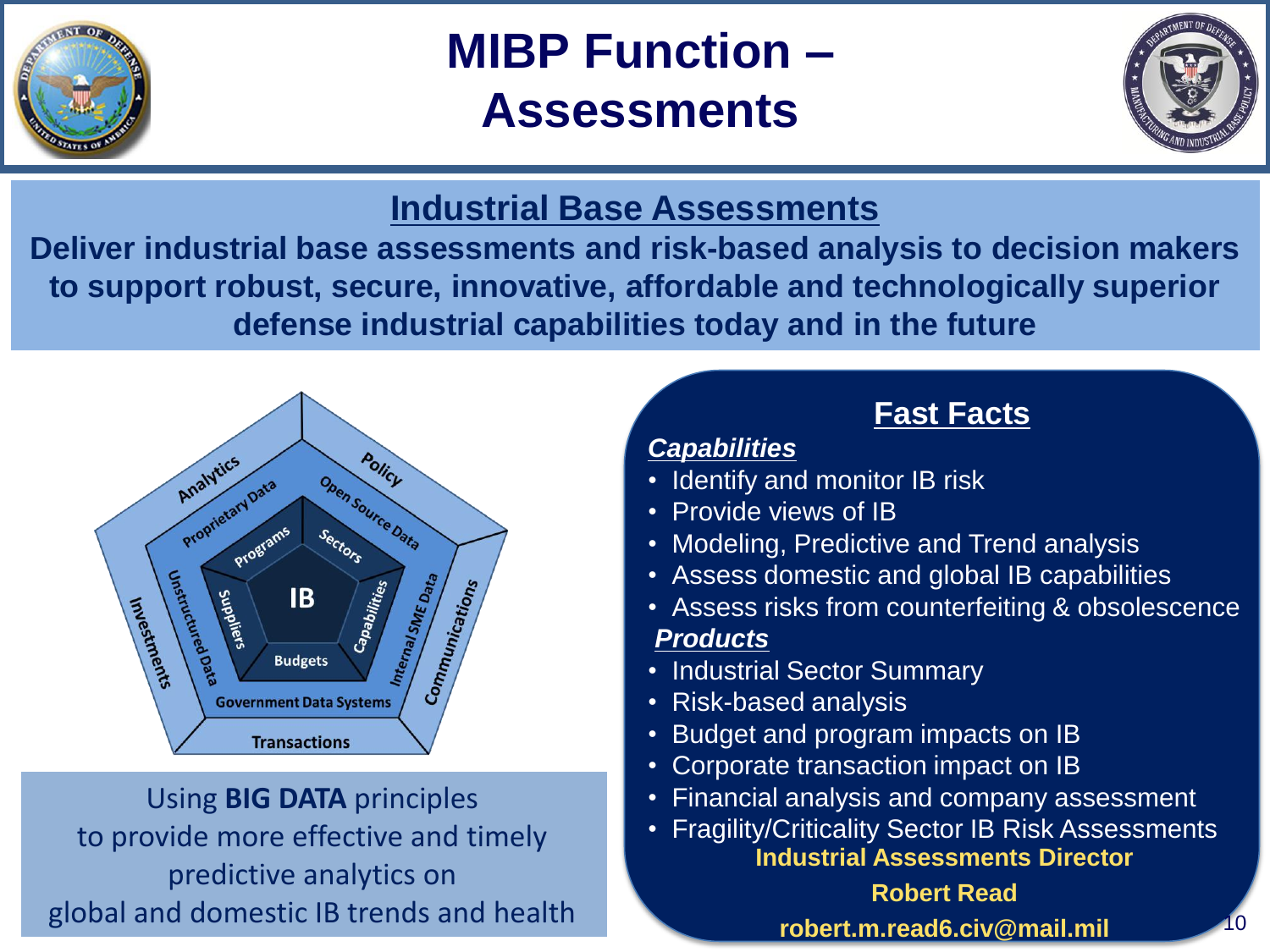

# **MIBP Function-Assessments**



## **Fragility and Criticality (FaC) Program**

Implement a collaborative, repeatable, fact-based DoD-wide internal ability to assess industrial capabilities that may be at risk

### *(FaC) Program Objectives*

- Integrate IB considerations into acquisition strategy decision making
- Identify successful IB management efforts
- Lead development and sharing of IB data
- Standardize best practices in IB assessment

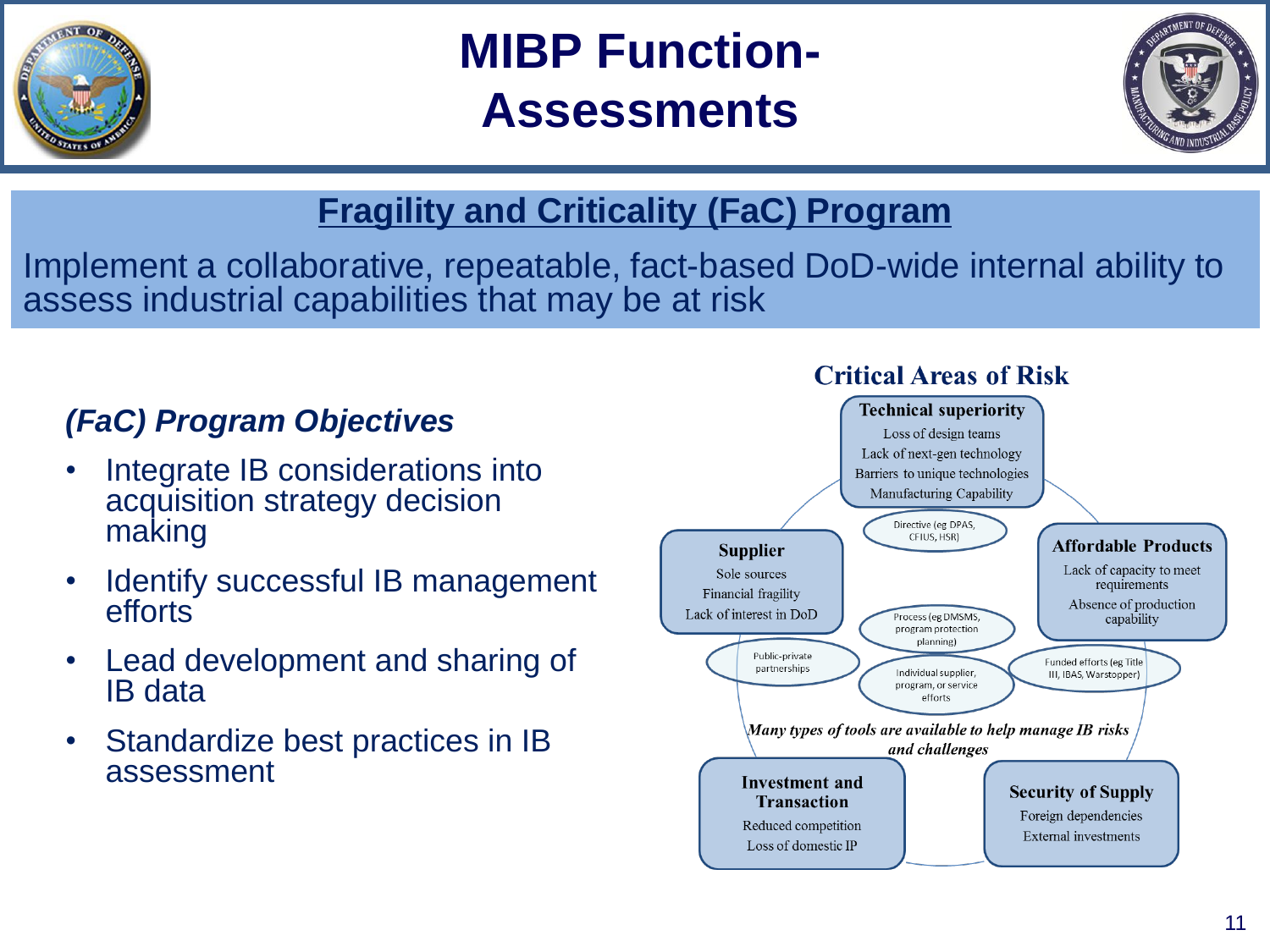

# **MIBP Function – Global Markets and Investments**



**Assess the potential impact on Department's interests resulting d.b.b. from an acquisition involving a major defense supplier. Mergers and Acquisitions (M&A)** 

### *M&A Process*

- Hart-Scott-Rodino (HSR) Act requires premerger notification and a Federal review for transactions over \$76.3M (FY15)
- MIBP uses a rigorous and centralized review process for M&As
	- MIBP coordinates an antitrust review within DoD
	- Potential issues are weighed against potential benefits of the transaction
- DoDs position is provided to the appropriate antitrust agency (DoJ or FTC) **M&A Program Director**

### **Fast Facts**

- DoD began merger review in 1994
- ~ 300 defense-related transactions filed per year
- All defense-related transactions are screened 30-40 are reviewed
- DoD looks at:
	- Impact on current and future markets & programs
	- Competitive effects
	- Organizational conflicts of interest
	- Costs and savings
- DoD supports transactions where benefits outweigh harm

## **Stephen Hull stephen.d.hull2.civ@mail.mil**

12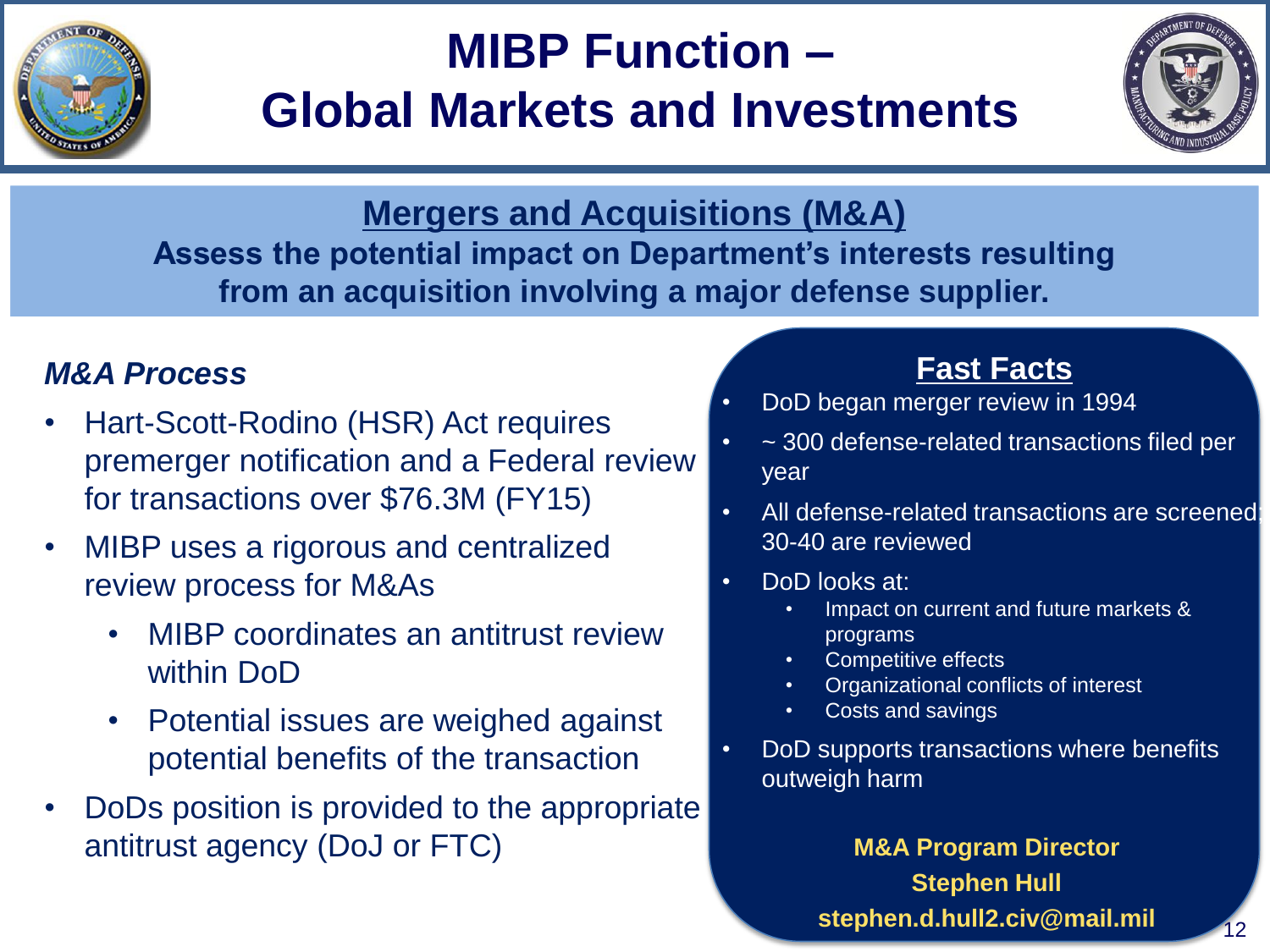

# **MIBP Function – Assessments**



**M.S. Defense Priorities and Allocations System (DPAS)** Assures the timely availability of industrial resources to meet national defense **Security of Supply Arrangements** 

## **Means to quickly resolve schedule and delivery constraints between nations**

#### *DPAS*

- Establishes priority ratings for contracts
- Defines industry's responsibilities
- Sets forth compliance procedures
- Ensures minimal interference with normal commercial activity

### *DPAS Key Elements*

- Mandatory acceptance
- Preferential scheduling
- **Extension of priority ratings**
- Protection against claims
- Only enforceable inside the U.S.

### *Security of Supply*

• Non-binding arrangement with a foreign partner to provide reciprocal priorities support

### **Fast Facts**

- Title I is administered by DoC
- Primary user of DPAS: DoD
- DPAS is a standard clause in DoD contracts and purchase orders
- Direct commercial sales to foreign persons not rated unless authorized by DoC
- Securities of Supplies arrangements with Sweden, UK, Netherlands, Australia, Italy, Canada, Finland, Spain **DPAS Program Director Juan Millan juan.l.millan.civ@mail.mil**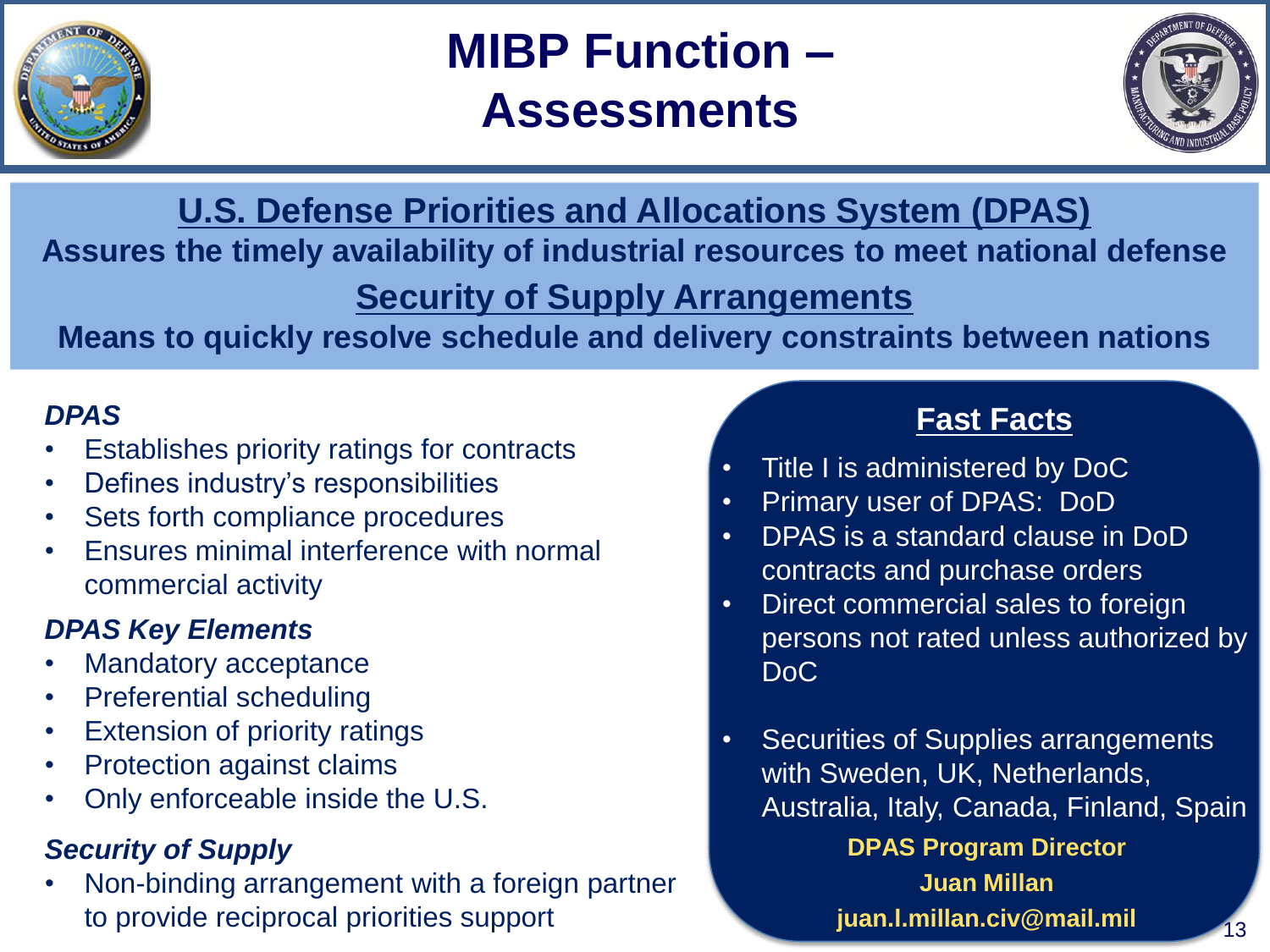

# **MIBP Function – Business Intelligence and Analytics**



### **Business Intelligence and Analytics (BI&A)**

**Deliver business intelligence and analytics to decision makers to support robust, secure, innovative, affordable and technologically superior defense industrial capabilities today and in the future**



### Using **BIG DATA** principles to provide more effective and timely predictive analytics on global and domestic IB trends and health

## **Fast Facts**

#### *Capabilities*

- Provide views of IB
- Modeling, Predictive and Trend analysis
- Assess domestic and global investments

#### *Products*

- Risk-based analysis
- Financial analysis and company assessment

#### **BI&A Program Director TBD**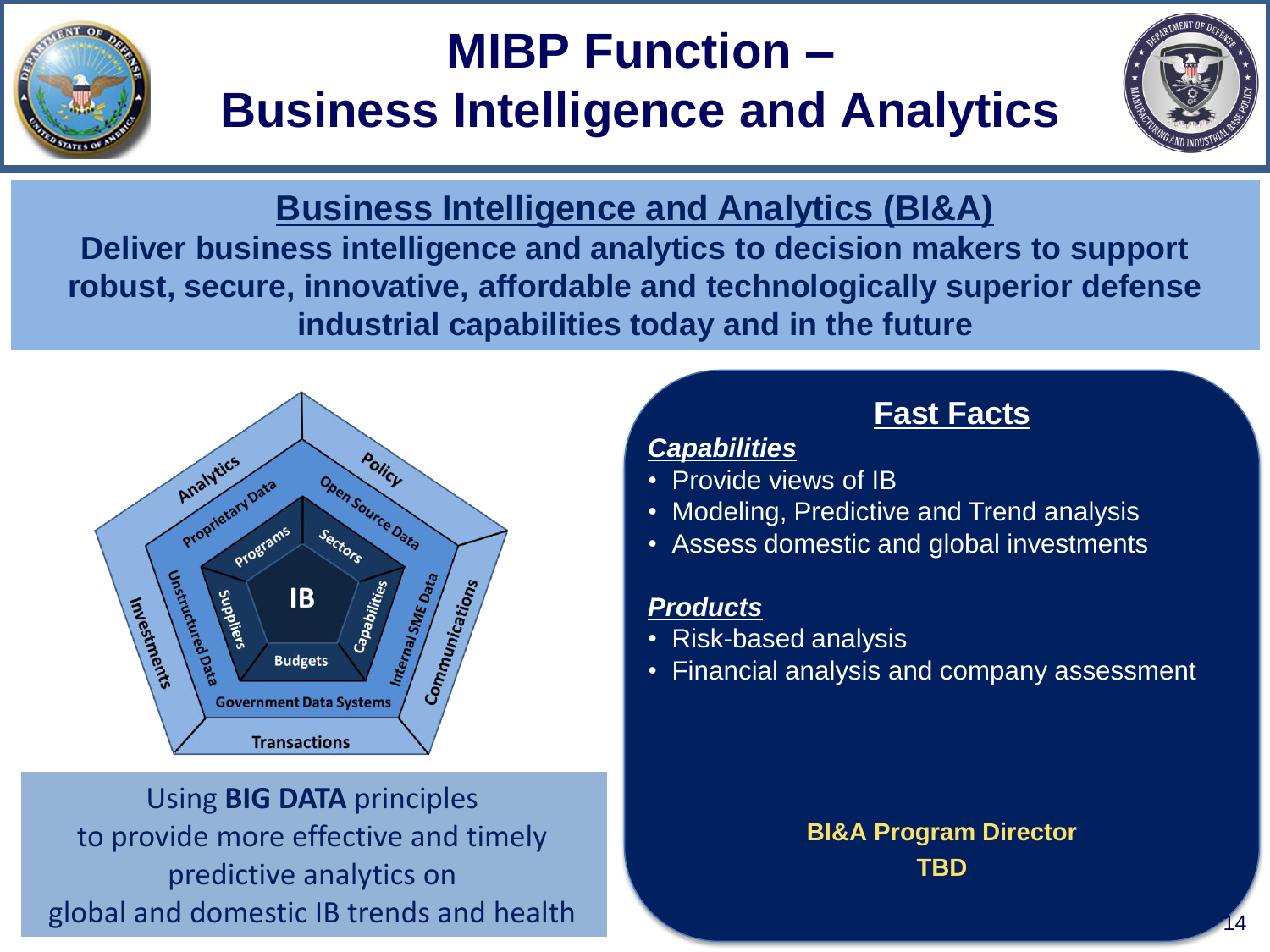

# **MIBP Function – Global Markets and Investments**



**DPA Title VII: Committee on Foreign Investment in the U.S. (CFIUS) Program Monitor and assess the impact of foreign investment in the U.S.** 

### *CFIUS Process*

- CFIUS notified of a foreign acquisition
- Committee has 30 days to determine whether the transaction threatens national security
- Transaction is approved OR initiate additional 45-day Presidential investigation
- Transaction approved as is OR with mitigation OR sent to White House with recommendation.

**Fast Facts**

- Established in 1975 thru EO
- In 2007, CFIUS established in statute (FINSA) and EO 13456
- 14 Interagency participants
- Dept. of Treasury chairs
- DoD staffs 33 reviewers from Military Services and Defense **Agencies**

**CFIUS Program Director TBD**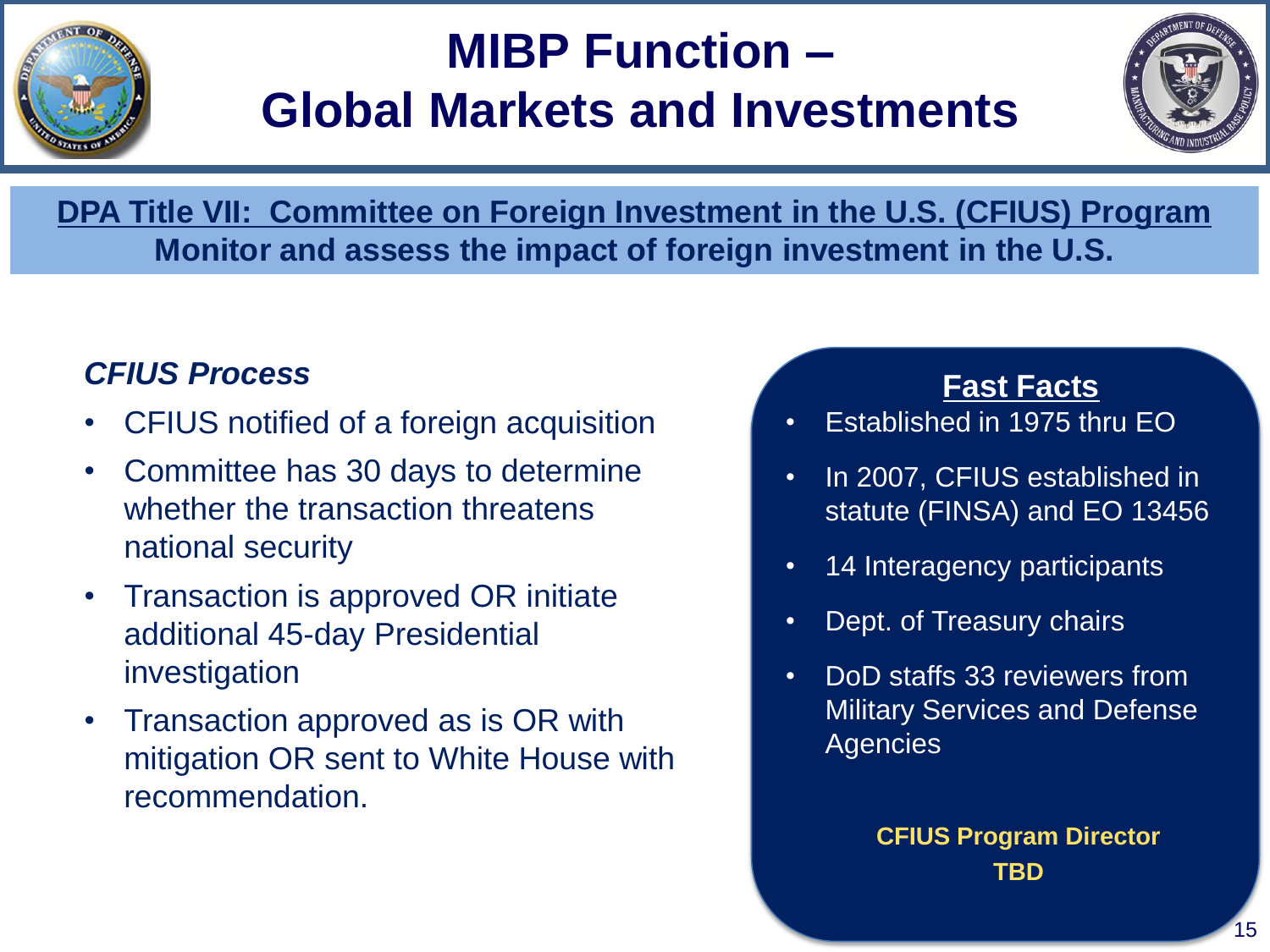



- Acting as the ombudsman to industry on Better Buying Power initiatives
- Leading DoD relationships with industrial associations
- Working with our industry partners to sustain the health of the Defense industrial base
	- Promoting innovation
	- Investing in technology
	- Preserving capability & capacity
	- Leveraging commercial / non-traditional suppliers